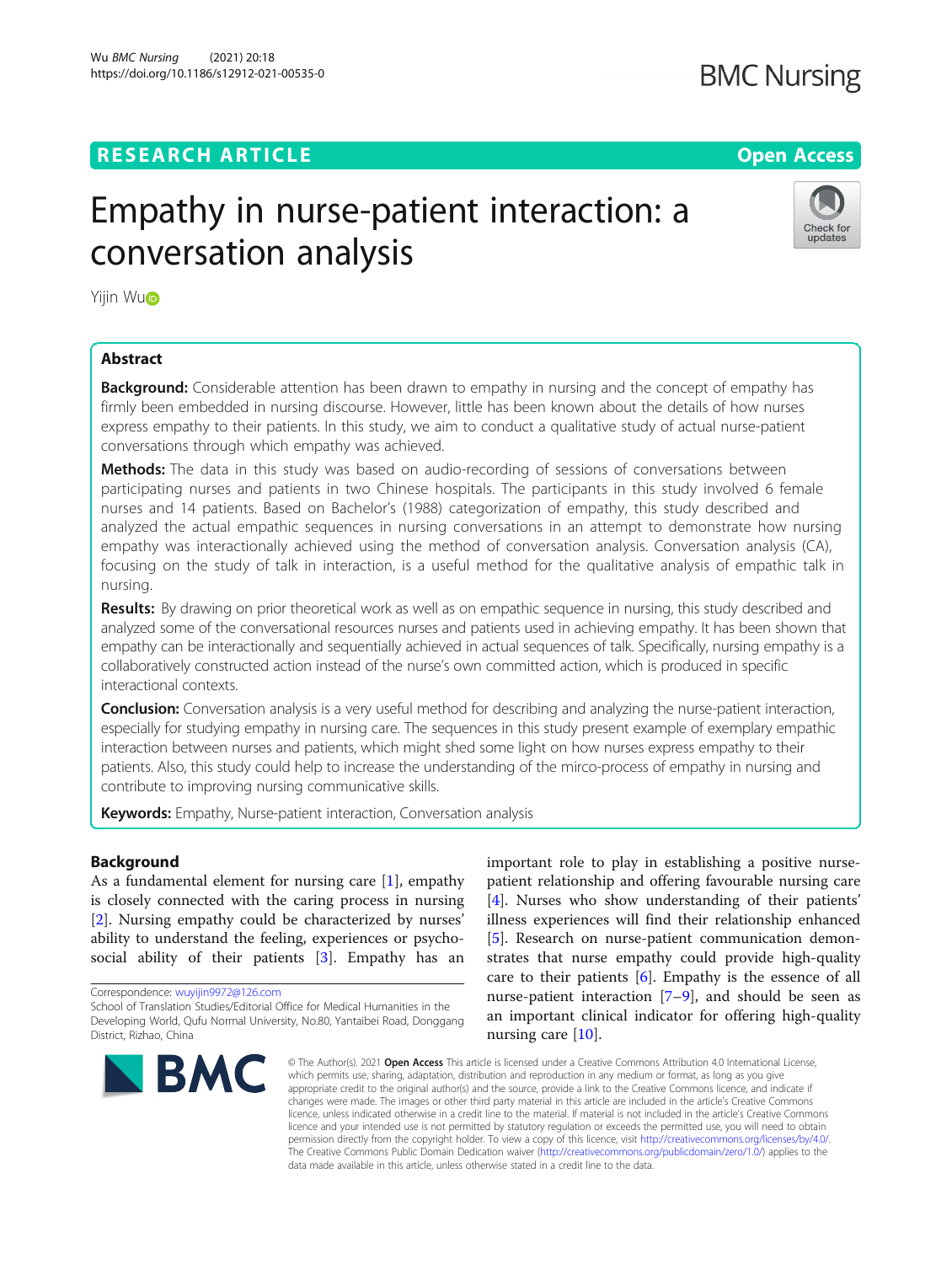Moreover, an empathic relationship between nurses and patients could contribute to improved clinical outcomes. Norman (1996) reported that empathy is beneficial to the delivery of care for the elderly mentally ill [[11\]](#page-5-0). Reynolds and Scott (2000) reported that nursing empathy could contribute to patient's positive responses such as relief from pain, improved pulse, and emotional self-disclosure [[12](#page-5-0)]. Williams (1979) found that the elderly patients received nursing empathy would experience a statistically significant improvement of self-concept [[13\]](#page-5-0). It has also been found that nurse empathy could reduce the cancer patient's anxiety, depression, and hostility significantly [[14](#page-5-0)].

Considerable attention has been drawn to empathy in nursing and the concept of empathy has firmly been embedded in nursing discourse [[15](#page-5-0)]. However, there have little research available that examines how nursing empathy occur in Chinese nursing care. To the best of our knowledge, this study is the first qualitative research on empathy in nurse-patient communication in Chinese nursing care. So far, Bachelor's (1988) work on empathy has been considered as one of the most systematic and influential contributions to the study of the types of empathy in psychology [\[16,](#page-5-0) [17](#page-5-0)]. In an analysis of how clients perceive the therapist empathy, Bachelor (1988) identified that therapist empathy can be classified into four types, namely cognitive, affective, sharing, and nurturant empathy [[18](#page-5-0)]. In present study, on the basis of Bachelor's categorisation of empathy, we will examine if this categorisation is available for identifying and analyzing empathy in nursepatient communication. It was relatively unproblematic to apply Bachelor's categorization of empathy to study empathy in other fields, because her system is based on a large scale empirical research [\[16\]](#page-5-0). In the present study, using naturally occurring nurse-patient conversation, the author will describe and analyze the interactional sequences whereby empathy is achieved and explore the details of how nurses show empathy to their patients following the framework for categorization of empathy proposed by Bachelor (1988). The research questions were the following: 1). How do nurses and their patients collaborate in producing conversations which could show nursing empathy? 2). How nursing empathy was interactionally achieved in actual sequences of talk?

# Method

# Patient and public involvement

This study was conducted as part of a larger prospective study that deals with the process of nurse-patient communication in China. The data in this study was based on audio-recording of sessions of conversation between participating nurses and patients in two Chinese hospitals. All data in this study consisted of 230 min of nursepatient conversation, which involved 6 nurses and 14 patients. All nurses involved in this study were female. They aged between 22 to 35 years old. Among the 14 patients, 10 are male, and the remaining 4 patients are female. They aged between 38 to 65 years old. Nurses involved have more than two years of experience in nursing care. The inclusion criteria for patients were 1)  $\geq$ 18 years of age; 2) clear consciousness; 3) with good communication ability; 3) hospitalized. Informed consent was obtained from all participating nurses and patients. The length of nursing care ranged from 12 to 30 min. The audio-recordings were transcribed verbatim. The spoken data are Chinese, which is translated into English. Here, the data were presented in English.

# Data analysis

Conversation analysis is an approach to the study of the social organization of 'naturally occurring conversation', or 'talk-in-interaction' through a detailed characterization and analysis of target data collected by audio or video recording equipment [[19](#page-5-0), [20\]](#page-5-0). Special focus is given to the identification and description of various types of interactional sequences in the course of social interaction. Sequentiality is characterized by relations of nextness between utterances (turns-at-talk), that is, the speaker's ongoing utterance displays his or her understanding of the preceding speaker's utterance [[19](#page-5-0)]. This kind of relation between turns is "endemic to the organization of conversation" [\[20\]](#page-5-0) and as such, it is the backbone of the possibility of intersubjective understanding between human beings [\[21,](#page-5-0) [22\]](#page-5-0). Conversation Analysis, as the study of talk-in-interaction, should therefore have much to say about empathic interactional sequences in nursing care. Jones (2003) argues that the most notable strength of CA in nursing research lies in its ability to uncover the dynamic interactional order that occurs in much nursepatient interaction whilst providing some guarantee that 'analytic considerations will not arise as artifacts of intuitive idiosyncrasy, selective attention or recollection, or experimental design' [\[23](#page-5-0)]. Also, using the CA approach to study nurse-patient interaction offers us a good opportunity to recognize the importance of managing communication exchanges in nursing care such as admission interviews with the aim of successfully integrating the patient's experience into the nursing assessment [[24](#page-5-0)]. Methodologically speaking, qualitative approach to empathy will be able to build a sound basis for theory development in this area of nursing care [\[25\]](#page-5-0).

In this study, the detailed transcripts involve the sequential nature of nurses' empathic response to clients' utterances. The data were transcribed using Jefferson's system [[26\]](#page-5-0). Selecting target instances is also an important step in conducting conversation analytical study [[27\]](#page-5-0). Specifically, each extract should contain utterance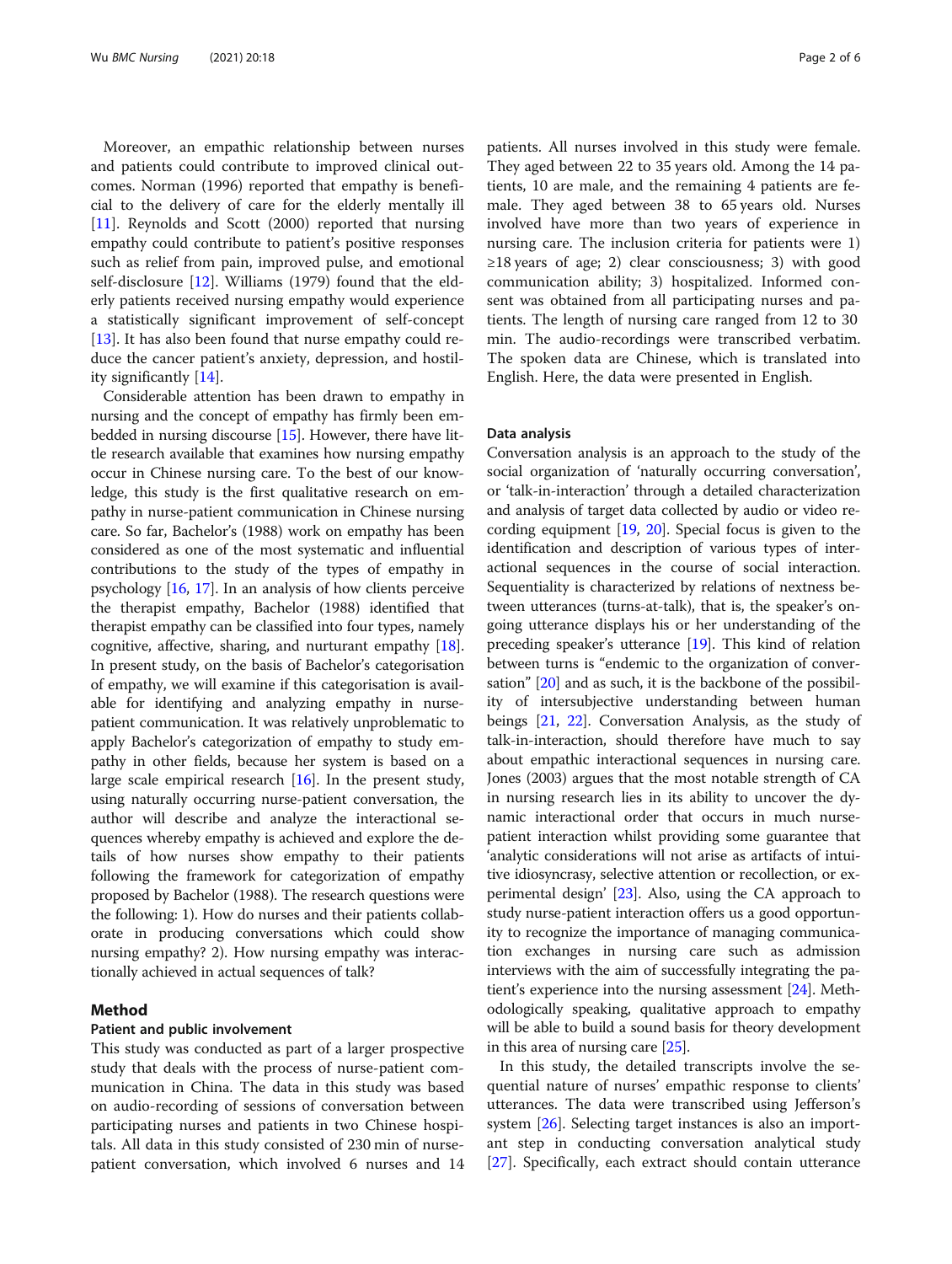showing empathy and its preceding and following turns related to empathy.

Using the method of conversation analysis, this study would conduct a turn-by-turn analysis of how these interactional practices display empathy in sequences. Data analysis involves not only what is occurring in the extract but also how it is relevant to the overall interaction. Particular actions which occurred prior to the selected excerpt are also discussed. Describing particular actions which occurred prior to the selected excerpt could contribute to a better understanding of why and how nurses express empathy.

# Results

# Cognitive empathy

Utterances used by the therapist to demonstrate understanding of the thoughts, feeling, or behaviour of the patient are identified as "cognitive empathy" [\[18](#page-5-0)]. An instance of cognitive empathy was shown in extract 1 where the nurse offers a candidate understanding of what the patient is feeling. Extract 1 is taken from an interaction between a female nurse and a male patient who suffered from pneumoconiosis. This session occurs when the nurse makes her rounds. In this sequence, it is the nurse that initiates an exchange by making an assumption that the patient seems not to be happy. The nurse has arrived at this assumption through the observation that the patient has a negative facial expression. In line 2, the patient makes an explanation why he does not look happy. In the ensuing talk, the nurse responds to the patient's troubles talk with an acknowledgment token"En"(uhm) repeated twice, displaying his supportive orientation toward the troubles talk in line 2. Immediately following this, the nurse's demonstration of cognitive empathy occurs in line 4, where the nurse offers an alternative way to pin down the patient's ongoing feeling, that is, replacing 'cannot feel happy' with 'feel down'. In this sense, the nurse attempt to provide a more specific description of the patient's unhappiness following the onset of disease and thus seems to have more accurate knowledge about the contents of the patient's ongoing feeling. In line 5, the nurse encourages the patient to keep a good mood which could contribute to his recovery. Using an agreement token "right", the patient shows his acceptance of empathy and encouragement the nurse offers in lines 4 and 5. In this extract, it seems that the nurse accurately perceives and understands the patient's feeling and communicates that understanding back to the patient successfully, thus displaying cognitive empathy.

01 Nurse: You seems not to be happy.

02 Patient:My health got (.) really bad, I cannot feel happy.

03 Nurse: Uhm uhm.

04 people feel down when they are (.) not in a good health,

05 but you should keep in a good mood that can help aid your recovery.

06 nurse: right

Extract 2 shows a sequence where the nurse displays a candidate understanding of what the patient is thinking. In line 1, the nurse suggests that the patient should not do that work again. In line 2, the patient responds with a full acknowledgment of the nurse's recommendation, which can be shown by the fact that once he goes back home, he will change his job to another one. In what follows, the nurse gives the patient a supportive feedback on what he has said. In lines 4 and 5, the patient says that health is much more important than money and thus he will change his job after his hospital discharge, implying that the way for him to earn money was at the expense of his health. The nurse's expression of cognitive empathy occurs in line 6, where she provides an upshot formulation of the patient's preceding utterance. Several CA studies have suggested that formulation is one conversational action that regularly functions as a vehicle for empathetic responses [[27](#page-5-0)–[29](#page-5-0)]. In a formulation, one speaker (in this case, the nurse) shows his or her understanding of the other's (in this case, the patient's) preceding utterances by proposing a rephrased version of it [[30\]](#page-5-0). In this study, formulation refers to the act that nurses try to show a candidate understanding of what has just been said by clients. By means of formulation, the nurse rephrases the patient's current thought that health is much more important than money. In line 7, the patient receives and acknowledges the patient's expression of empathy by means of laughing. What the patient says in line 8 indicates that he shows high degree of agreement with the empathic response the nurse made in line 6.

# **Extract 2**

Extract 2 01 Nurse: Don't do that work again.

02 Patient: Uh, once I go back home, I will (.) change my job.

03 Nurse: Change it to another one, change it to another one.

04 Patient: Uh, health is much more important than money.

05 and I will change-change my job after my hospital discharge.

06 Nurse: Health is a priceless wealth.

07 Patient: Ha ha ha.

(0.7)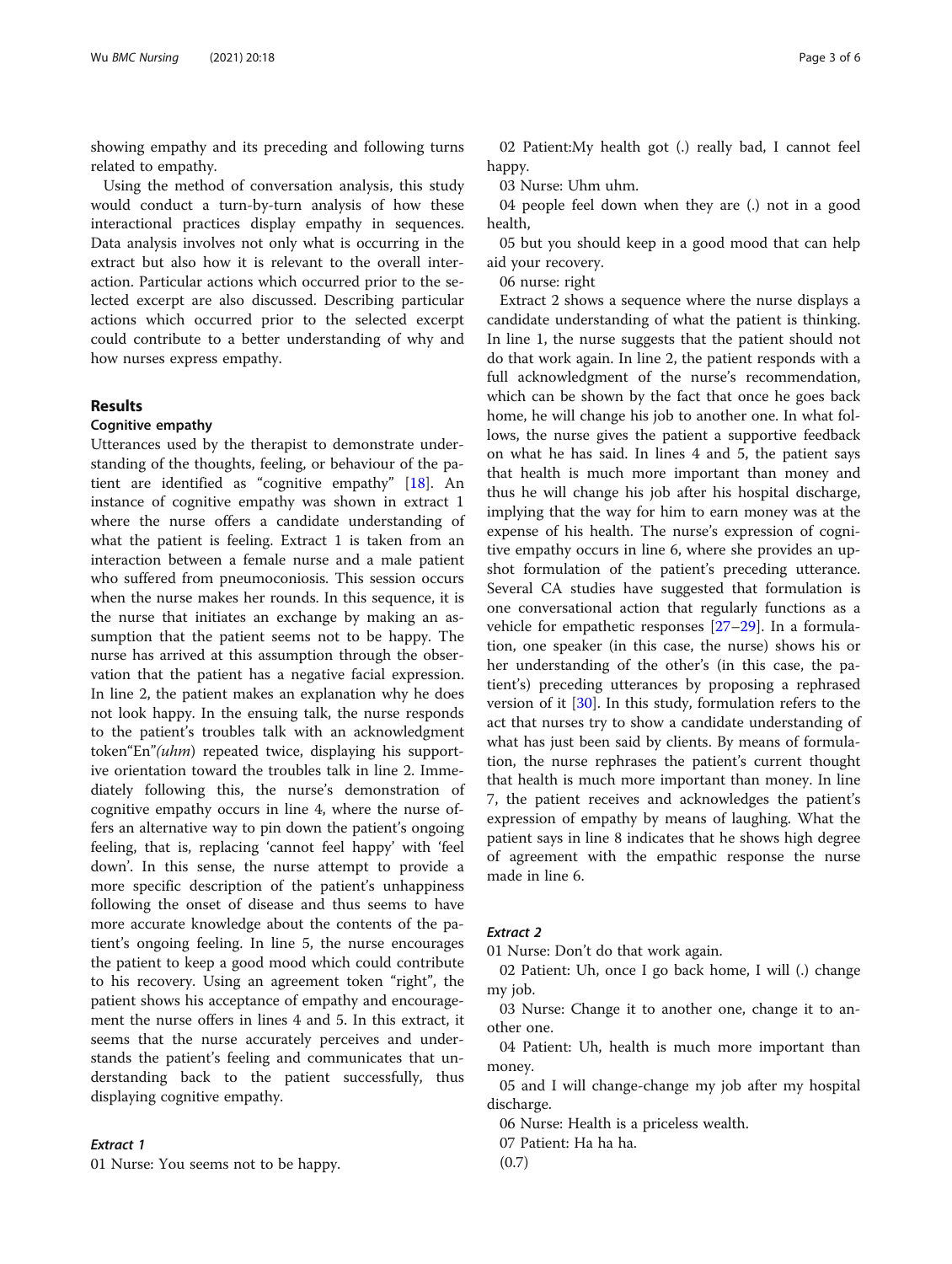08 It does not make any sense to earn much more money without health

Sharing empathy Sharing empathy is understood as the sequences where the therapist displays that he/she has something in common with the patient, specifically, his/her personal opinions or experiences are similar to the patient's ongoing situation and thereby the patient does not feel alone [[18\]](#page-5-0). In Extract 3, a patient who has trouble in sleeping is discussing his symptom with the nurse. The nurse initiates the topic by an indirect speech act, that is, she has heard that the patient had trouble in sleeping. The information about the patient's sleep problem may come from the attending doctor or the medical record. In line 2, the patient offers a candidate understanding of the cause for his symptom. In line 3, the nurse first repeats the utterance produced by the patient in line 2. Here, it is an extreme case formulation "quite right", justifying the patient's self-assessment of the cause for his sleeping problem. Immediately following the justification, the nurse shows that she also has the same problem as the patient has, that is, she also has trouble in sleeping in that she works too much at night, thereby expressing 'sharing empathy'. In this sense, by expressing a sense of shared understanding, the nurse may prevent the patient from feeling alone and isolated. Towards the end of line 4, the nurse chooses to use "We", which is a "we-inclusive" pronoun, including both the nurse and the patient, which aims to shorten the psychological distance between them and bind them into a temporary alliance, contributing further to indicating her shared understanding of the patient's problem. At this point, it can be seen that the nurse and patient are in perfect alignment with each other in terms of sleeping problem. It could be suggested that sharing empathy can strengthen the nurse-patient relationship and put them on equal footing.

01Nurse: I heard that you have not been (.)sleeping well, right?

02Patient: Uhm, (0.5) it may be connected with (.) working at night.

03 Nurse:Quite right, because of working at night too much, I also have sleeping problem.

04 We are prone to sleep problems due to working too much at night.

5 Patient: Right, right.

Affective empathy Affective empathy occurs in the sequences where the therapist shows that he/she partakes of the same feelings the client is personally experiencing at that moment [ $18$ ]. In the following extract, an instance of affective empathy is presented. In this instance, the patient has been hospitalized for almost one month. In line 1, the patient asks the nurse when he could be discharged from the hospital. In the same turn, he continues to say that he cannot eat well and sleep well, which indicates that he is annoyed over hospitalization. Here, the patient's negative emotion hides behind the literal meaning of his utterance. Coulehan et al's (2001) report that in some cases the patient present an indirect expression of suffering or emotion,which are embedded in quasi-factual statements [\[31\]](#page-5-0). In this sequence, the nurse does not ignore the patient's underlying concerns, but empathetically responds to his negative emotion. In lines 3–5, the nurse says that she experienced a similar troubling situation as the patient last year, namely, being hospitalized for three weeks. Thus, she could deeply understand that it is inconvenient for the patient to be in the hospital for a long time. It is clear that the nurse share the same feeling as the patient, namely, being uncomfortable in the hospital for a long time. In this way, the patient seems to describe it as 'your pain in my heart'. This could contribute to help the nurse build emotional connections with the patient. The nurse thus expresses her empathy and partakes in the patient's feelings. The patient's "ye: ah" in line 6 serves to indicate that the patient has received the nurse's expression of empathy and also functions as a confirmation of the nurse's statement that she also feels inconvenient. After this, the patient continues to say an utterance "all things are not convenient", showing that what the patient feels is consistent with the empathic statement the nurse made in line 3. It thus can be seen that communicating empathy is just as important as care delivery.

# **Extract 4**

01 Patient: When could I (.) be discharged from hospital?

- 02 I cannot eat well and sleep well in the hospital.
- 03 Nurse:I were hospitalized for three weeks last year.

04 I could (.) deeply understand that it is downright inconvenient for you to be in.

05 the hospital for a long time.

06 Patient:ye::ah, all things are not convenient

# Nurturant empathy

The final type of empathy that will be presented and described here is that of 'nurturant empathy', which is characterized by the therapist being supportive, securityproviding or totally attentive [[15\]](#page-5-0). In the following extract, an instance of nurturant empathy is demonstrated. In line 1, the patient tells the nurse that she worries about the surgery that will be performed tomorrow. The nurse follows up on this by stating that she feels assured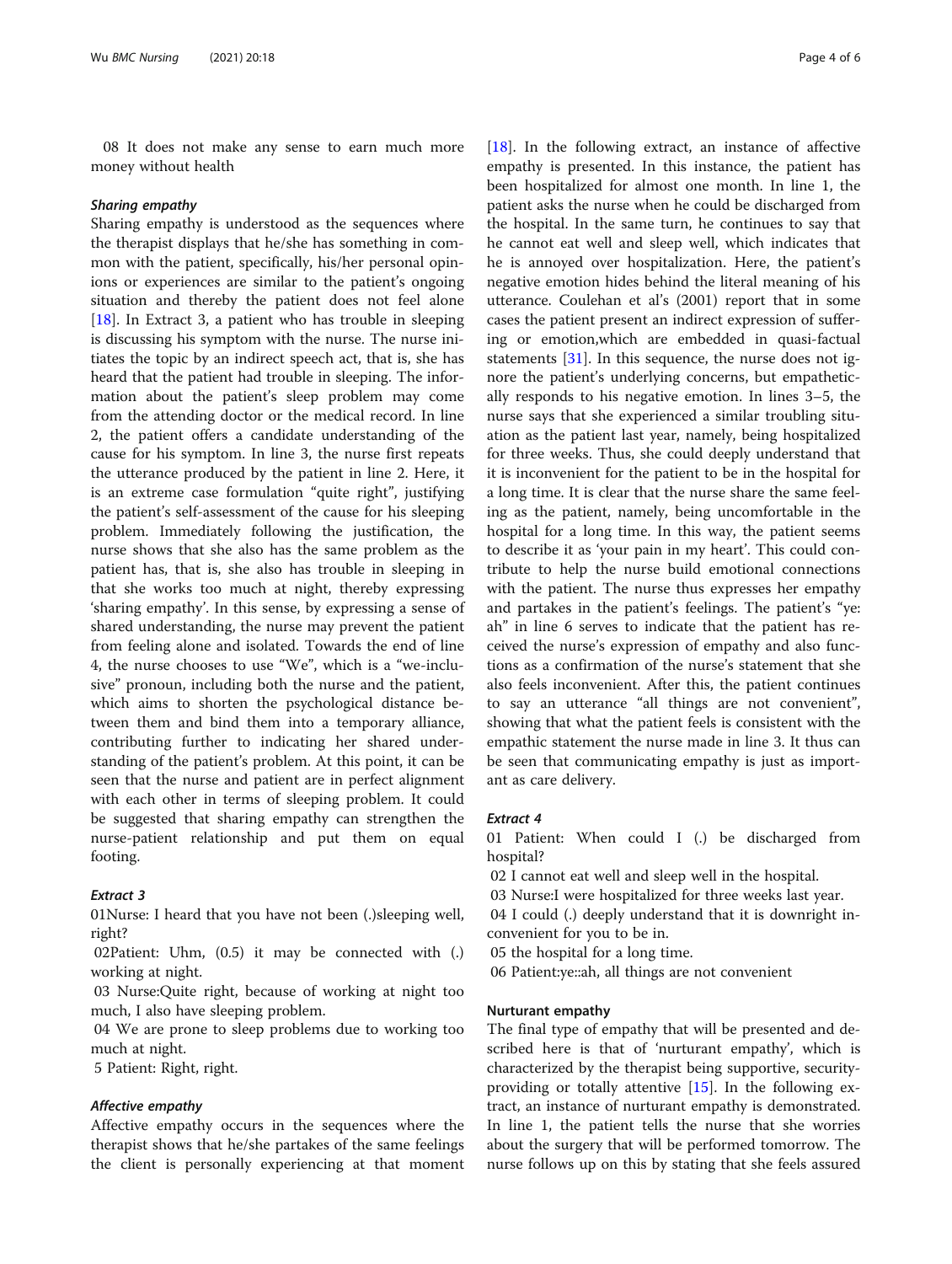because the doctor, Prof. Zhang, who will do surgery for her tomorrow, is a skillful practitioner. It appears that the nurse's contribution conceives the patient's concern as unreasonable and thus the nurse is confident about providing security to tomorrow's surgery. In line 4, the patient uses two minimal responses "uh" and an acknowledgment token "that is right" to show her receipt of the nurse's expression of nurturant empathy. In line 5, the nurse says that 300 patients similar to her condition have received successful surgeries in this department last year. The nurse attempts to convince the patient that she would just like the other 300 cured patients in performing her surgery. In this sense, drawing on the previous successful experiences of other patients, the nurse is very confident about the patient's surgery. In other words, what the nurse states here contributes to displaying her optimistic stance toward tomorrow's surgery, which in itself may achieve a therapeutic effect [[32\]](#page-5-0). The patient's utterance "If so, I will not be worried about tomorrow's surgery." in line 7 can be seen as a favorable response to the nurse's empathic utterance in lines 5 and 6, and as an indication of nurturant empathy as a good nursing strategy achieving good effect on the patient's concern.

01Patient: I am going to (.) receive a surgery tomorrow. I am very scared.

02Nurse: Please be at ease, Prof. Zhang will perform the surgery (.) for you.

03 He is a skillful doctor

04Patient: Uhm uhm, that's right.

05Nurse: 300 patients similar to your condition are at our department last year.

06 They all have received successful surgery

07Patient: Uh, (0.5) if so, I will not be worried about tomorrow's surgery.

# **Discussion**

Empathy is regarded as an important component in nursing care. However, little work has been done to examine how nurse and patient interact with each other in sequences of talk through which empathy is achieved. As Jones (2003) puts it, CA is a research approach that could accurately capture the contribution of both participants within nurse-patient interaction. CA could reveal the interactional process of empathy in interaction [\[30](#page-5-0)]. Thus, the method of conversation analysis is a useful analytical approach to the study of empathy in nursing. In this study, drawing on the method of conversation analysis, four types of empathic interactional sequences are characterized and analyzed, namely cognitive empathy, affective empathy, sharing empathy and nurturant empathy. Our study suggests that "empathy" establishes a caring environment in which nurses not only express understanding of what the patient is experiencing, but also aligns with patients. The present study suggests that to a certain degree empathy could contribute to a smooth sequential development and improved nursing outcome. The sequences in this study present example of exemplary empathic interaction between nurse and patient and the naturally occurring data provides very useful guidelines for professional development of clinical nurses. It is no doubt that CA provides a new way for observing and understanding nurse-patient interaction. It unfolds the sequential organization in the nursepatient in detail and explicates the practices and interactional sequences through which the nursing care is carried out. It has also been shown in our study that empathy in nursing care can be interactively achieved in actual sequences of talk which was produced by the nurse's and patient's collaborative teamwork. A conversation analytic approach presents a turn-by-turn analysis of how empathy unfolds in the course of nurse-patient interaction.

# Limitations

The method of conversation analysis used in this study has several limitations. For instance, we are not able to relate the use of conversational resources to the interactional outcomes, i.e. in terms of patient's satisfaction. Furthermore, the research findings in this study do not concern all aspects of empathy in nursing. This study just addresses aspects of empathy that characterized by Bachelor (1988) [[18\]](#page-5-0). In other words, this study does not examine other types of empathy which are not covered by Bachelor' (1988) categorization. Moreover, there were only female nurses involved in this study, which may not have demonstrated the male nurses' way of expressing empathy. Another limitation concerns data collection which was only conducted in two hospitals, thus raising concerns of displaying nurses' way of expressing empathy working in different levels of hospitals.

# Conclusion

CA is an inductive, micro-analytic, and predominantly qualitative method for studying language as it is used in social interaction. The microanalytic approach used in this study is available for understanding the interactional features of nursing empathy. Specifically, we could have a clear understanding of how nurse empathy was initiated, how nurse empathy was expressed and how nurse empathy was responded to by patients' talk. In this sense, Conversation analysis is a very useful method for describing and analyzing the nurse-patient interaction, especially for studying empathy in nursing care. Thus, we call for more attention to be paid to the role of conversation analysis in nursing care.